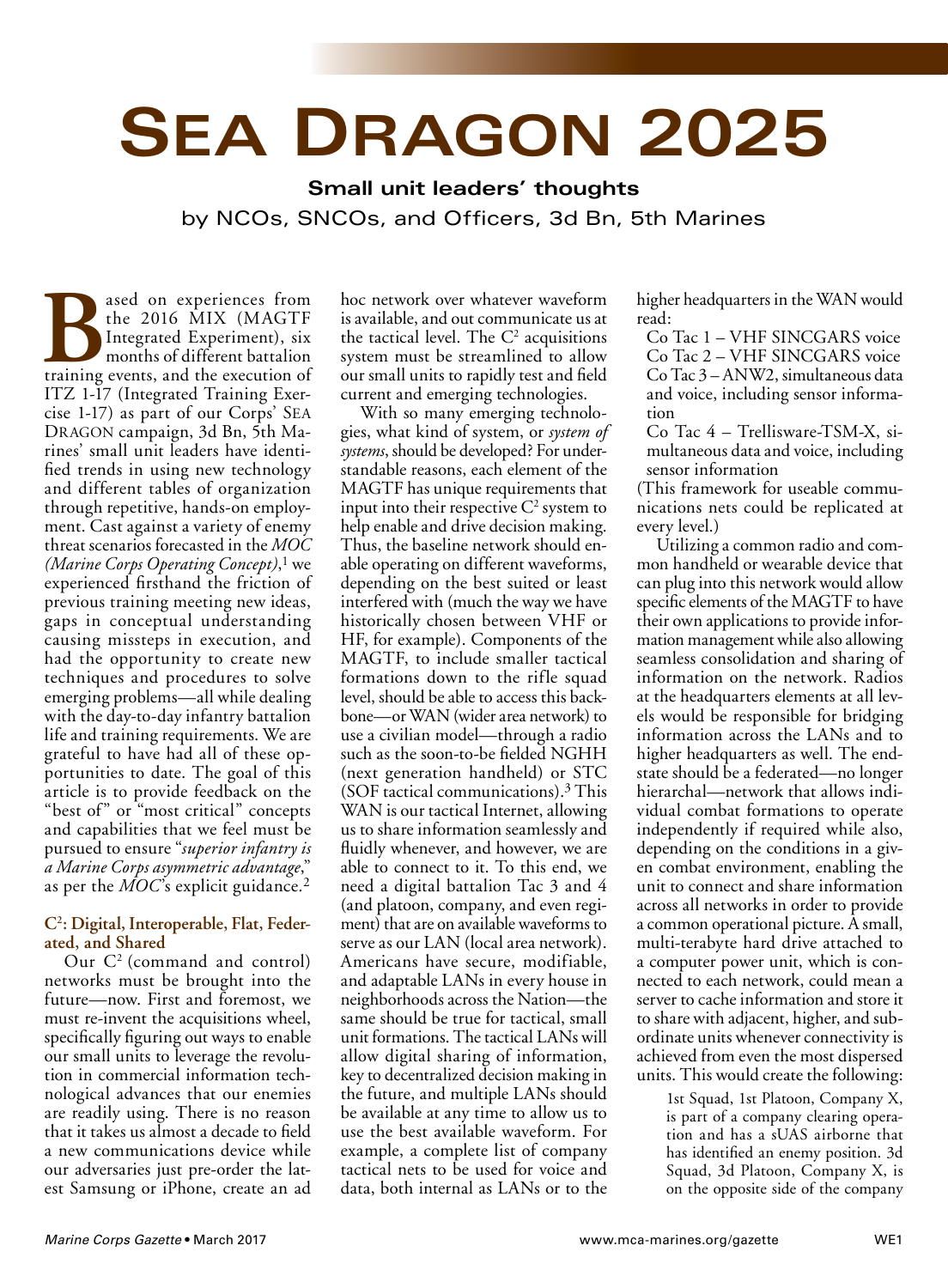formation, but the enemy is to his front. The squad leader, after being informed and shown by his ISO (infantry systems operator) or his ASL (assistant to the squad leader) and JFO (joint fires observer), is able to "see" what the sUAS is able to see, multiple kilometers away, and orient on the enemy. All the while, depending on the situation, he, his ISO, or ASL is text chatting and talking VOIP (voice over Internet Protocol) over Co Tac 4 to their very adjacent squad leader. Simultaneously, the company sees what the squads and small unit leaders are all seeing. Within seconds the battalion is tracking all the digital traffic as well, to include locations of all friendly units and any possible geometry of fire issues resolved. No traffic was passed over VHF communications, which are often degraded in urban environments, rather than optimized for them such as the NGHH/STC's TSM-X illustrated in Figure 1. This scenario has been trained to and the operations order accounted for this—with no direction from higher, the 3d Squad Leader in 3d Platoon understands his intent, knows he is able to defeat this enemy positon organically, and he acts—immediately and with knowledge!

Additionally, we have learned so far there is no such thing as too much information. There can certainly be poor information management, but increased information, if we have proper



*The MAGTF Integrated Experiment was the iniital event in the SEA DRAGON initiative. (Photo by Cpl Thor Larson.)*

information management processes in place, becomes increased knowledge. Today's Marine grew up in the Information Age and was nurtured by the Internet. Today's Marine had Google instead of a hard-spine encyclopedia. He is comfortable in an information-rich environment. Just as Google organizes our search results, with simple information management techniques, we can trust today's Marine to sort and identify what information is critical to him at that time and place. Applications,



common interfaces, and consolidation and sharing of information across all networks is critical. The Marine Corps would be wise to devise a flat network that maximizes information organization and sharing (simply!) and that will update as distant units come on and off the net.

#### **Rifle Squad Size: 15 Marines**

If our Service truly desires to achieve all that the MOC describes for our infantry small units, the 15 Marine rifle squad, as illustrated in Figure 2 is, at a minimum, the way to go. This organization accounts for the integration of advanced technologies to enhance the squad's situational awareness and battlefield understanding per the unanimously approved Marine Requirements Oversight Council August 2015 MERS (Marine Expeditionary Rifle Squad) ICD (Initial Capabilities Document).5 This organization also provides the rifle squad the flexibility and lethality required to win the direct fire fight in a complex, most likely urban environment.

The 13 Marine rifle squad is a proven construct to fight and win in complicated direct fires engagements. The employment of assault, support, and security is easily accomplished, squad leaders are able to effectively lead sub-**Figure 1. 4** ordinate elements of "3," and each fire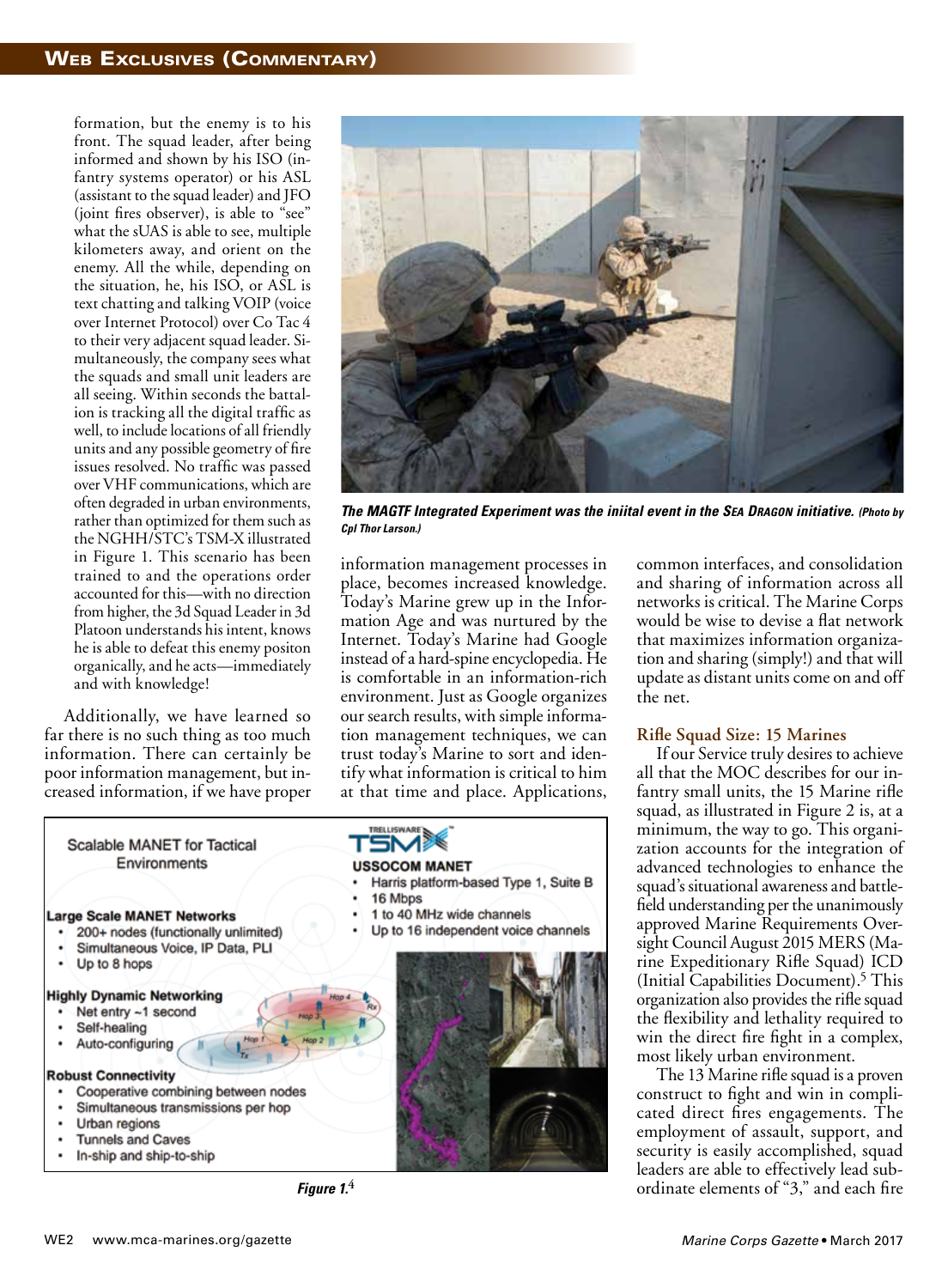team is capable of independent combined arms. This model has proven effective—on islands in the Pacific, mountains in Korea, jungles in Vietnam, dense urban sprawl in Iraq, and villages and intersecting farmlands in Afghanistan—in everything from daily patrols to deliberate attacks to straight up clearing in zone. We cannot afford to sacrifice the killing efficiency and combat power that three combined arms fire teams possess, but we do need to enhance their capabilities to provide the currently absent asymmetric advantages that the *MOC* mandates.

The "new" fire team should be fundamentally constructed in the same manner as today. However, the fire team's Marines' weapons should all be M27 IARs (infantry automatic rifles), with one Marine still designated as the true "automatic rifleman." This frees up the old "assistant" automatic rifleman to become a combat multiplier. Each fire team within the squad would have a different specialty training requirement for their new "combat multiplier" capability, creating enhanced fire teams with unique abilities that together enhance overall squad combat power. 1st Fire Team will have an infantry Marine with specialized demolitions and rocket proficiency, 2nd Fire Team an unmanned air/ground/ water system (UxS) operator that will be operated as needed, and the 3rd Fire Team a counter-UxS. The strength of this model is that it builds a table of organization that allows the infantry to adapt to the future—the combat multiplier is an infantry Marine with additional, specialized, and formal training which can be modified to fit future requirements.

The rifle squad also needs a "fighting headquarters," which will bring the unit size to 15 Marines. This headquarters will consist of the three Marines: the rifle squad leader (0365), the assistant to the squad leader (0311 that has graduated the Advanced Infantry Course and JFO course $^6$ ), and an infantry systems operator (0311 that is the squad's UxS and digital communications subject matter expert). The ISO's primary mission is to operate and employ assigned unmanned systems in support of the rifle squad, be it UAS or UGV, and if and when necessary,

*"We recognize that operations in urban areas are the most likely to occur and the most dangerous. Urban areas are complex terrain, which emphasizes the need to maneuver in the human dimension of conflict … Conducting operations in very large urban areas … can soak up personnel resources in labor-intensive ground actions."*

## *–***Marine Corps Operating Concept***, September 2016*

he integrates the 2d Fire Team's UxS operator to assist in carrying equipment or to operate a second system. The ASL is knowledgeable on the employment of the rifle squad and will act as an "in the know" radio operator and serve as the squad's certified fires coordinator and observer. On one end, this Marine will manage information and provide the squad leader knowledge that is critical to his decision making and reporting with higher headquarters. He will also assist the squad leader in the employment of technologies such as KILS-WITCH and its connection to PCAS (persistent close air support) airborne systems (more on this below), as well as other fires capabilities.7 On the other end, the ASL will also conduct precombat check/pre-combat inspection of the squad's new equipment. Ultimately, the ASL and ISO allow the actual rifle squad leader to control his teams, fight his squad, and supervise the employment of new capabilities to support his Marines in the "last 600 meters."

#### **Infantry Weapons Systems**

To achieve the MOC vision, our infantry small units need different weapons and equipment:

1. M27 should be the Marine Infantry Service Rifle. Infantry Marines serving in the rifle squad should carry the M27 for its increased accuracy, cleaner operating system, and higher rate of fire. Some worry that equipping Marines with the M27 will lead to wasting



*Figure 2.*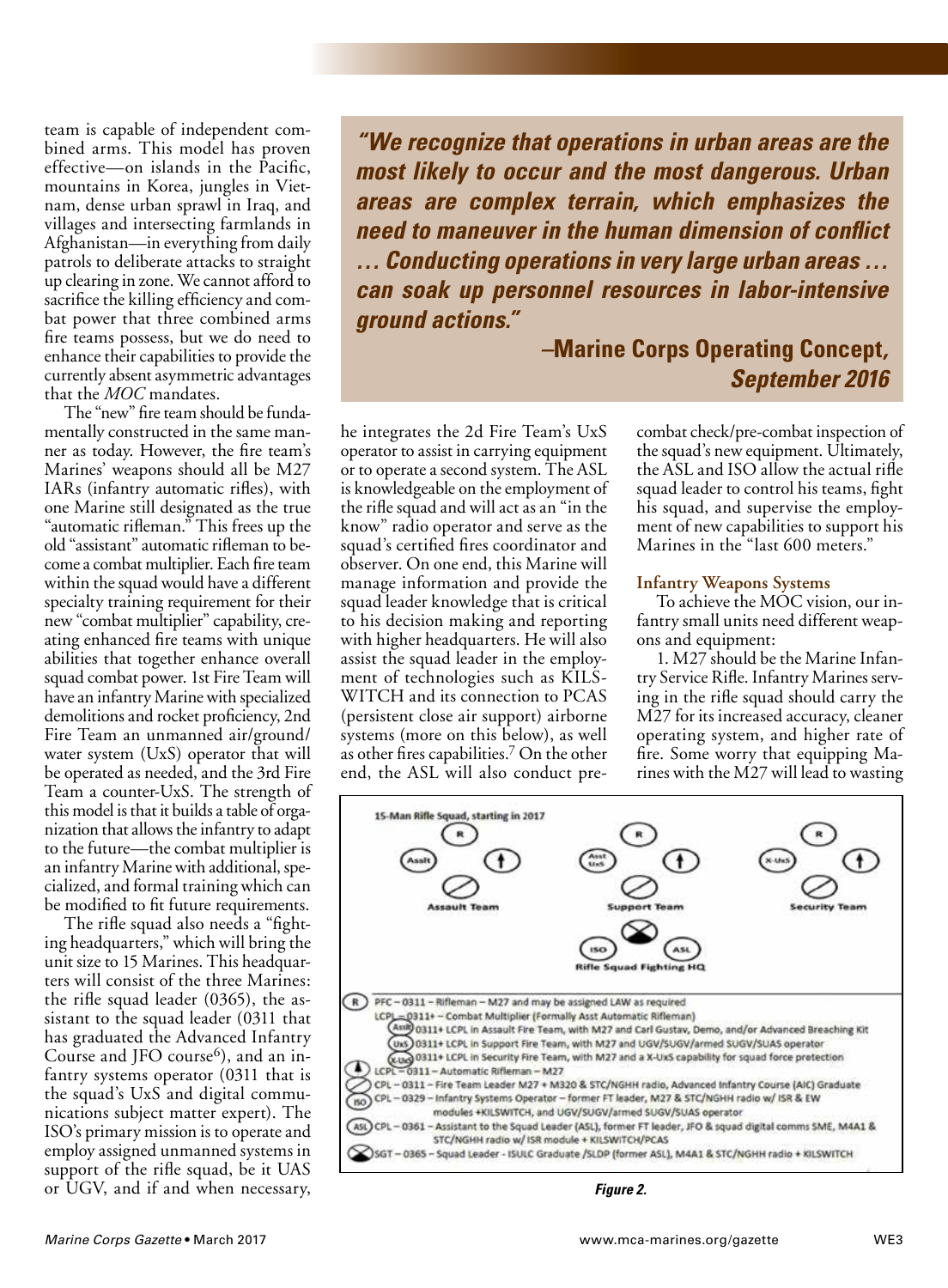ammunition, but we have found that through proper training, which would be enhanced through introduction at Infantry Training Battalion, proper fire discipline is able to be taught and understood by Marines. Within the fire team, one Marine is still designated as the true automatic rifleman. The other Marines in the fire team carrying the M27 will allow the squad leader the ability to order his entire squad to fire on automatic as required. As a general rule, any automatic fire should be employed on the bipods (which should be improved and made more durable like the old M249 bipods) and at ranges up to 50m unless ordered by exception from the unit leader. The abundance of automatic fire enhances the close in, urban fight as well; for example, making entry into rooms. Additionally, one M27 per platoon should be given an improved scope to use in the designated marksman role.

2. The M4A1, which provides automatic fire but is lighter weight, should be the Marine Infantry Support Service Rifle and should be carried by the squad's fighting headquarters as well as all unit leaders and those carrying crew-served systems.

3. Our rifles should be suppressed. This will cost money up front (but much will be saved in Veteran's Affairs disability claims for tinnitus and hearing loss in the long term), but allows for a greater level of concealment/force protection and communication when in contact with the enemy.

4. The Carl Gustav should exist at the squad and platoon level. Its increased range and use by the U.S. Army, Special Operations Command, and key U.S. allies provides us increased, sustainable combat power when we have to fight ashore and integrate into the joint logistics infrastructure. The multiple munitions to choose from also grant new capabilities in the direct fire fight. An example for Range 400, the popular "standard" company attack of ITX: bunkers could be destroyed from Machine Gun Hill before closure occurs, greatly increasing the company and platoon's ability to shape the enemy appropriately and increase tempo. The image below, taken by 3/5's Kilo Company, highlights the battalion's experiences with the Carl Gustav.

5. PGM (precision guided munitions) must be brought to the company level as a way to reduce the amount of ammunition to be carried, increase probability of hit, and reduce collateral damage in the forecasted urban fight. This may be done in two ways. First, develop a PGM for the Carl Gustav (see China Lake's Spike Missile as an example for innovation or possible adaptation). Second, increase the capability and use of light



**May 2009, Soldiers firing the Carl Gustave in Basra, Iraq.** (Photo by Spc William Hatton, USA.) *port the Marine on the ground.* 

miniature attack munition (LMAM) systems. Currently, LMAMs provide the company commander the ability to support platoons and squads with a hip pocket PGM. Again, at Range 400 at ITX, we used LMAMs effectively, especially when teamed with other intelligence, surveillance, and reconnaissance (ISR) assets, to rapidly destroy the enemy 82mm mortar position. The LMAMs should be capable of using GPS or terminally controlled by each squad's ASL and certified JFO.

6. The M320 Grenade Launcher. This weapons system is a reliable, proven grenade launcher used by the U.S. Army. Attachment becomes an issue: The M27 becomes very front heavy and unstable and is only mounted via drilling holes in the M27 handrail or using a different handrail. Our recommendation is that M320s be assigned to grenadiers as secondary weapons much like the old M79; M203s are still employed on M4A1s, and in the future, a lighter weight, under-barrel mounted grenade launcher may be developed for the M27. Additionally, development of a medium-velocity round that can increase the range and transition from an HEDP (high explosive, dual purpose) to an HE round would be advantageous for general purpose and more realistic for use against strong points often protecting enemy crewserved weapons.

#### **UAS: Restart and Reorganize**

Due to the unacceptable deficiencies in the current platforms assigned to Marine unmanned aerial vehicle squadrons (VMUs), over the past six months, 3/5 Marines have not received support from a single VMU UAS sortie. These deficiencies have been highlighted repeatedly and consistently in the *Gazette's* pages, as well as in numerous UUNS/ DUNS (urgent and deliberate universal needs statements) from Operating Force units dating back  $13$  years.<sup>8</sup> It's long past time that our Corps commits to fixing UAS on behalf of our young infantry Marines. Based on our experiences throughout the experiments, solutions exist and are readily available today to fundamentally transform how UAS sup-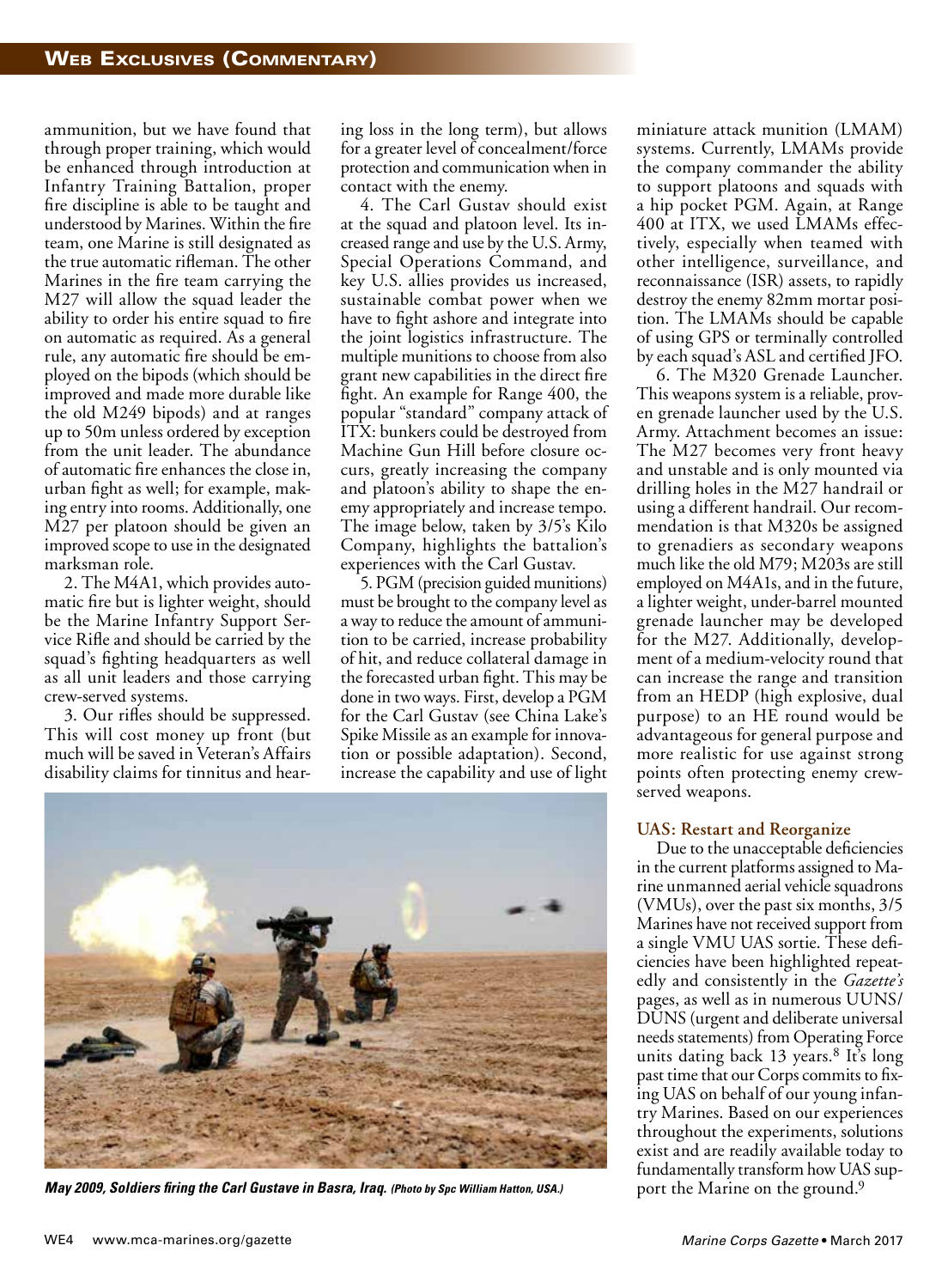To start, in regard to our concept of employment for smaller or Group I and II UAS systems, the airspace above the GCE should belong to the GCE up to around 1,000 feet AGL (above ground level). This allows multiple advantages and will actually protect, vice restrict, our brothers and sisters in the ACE. First and foremost, snapping this airspace to the GCE and its organic controllers (JFOs and JTACs [joint tactical air controllers]) will protect friendly aircraft by keeping them out of the vertical hazard of most direct fire munitions as well as keep them away from enemy UAS, which are employed daily, often with lethal effects, overseas.10 In the future, smaller, harder to detect enemy UAS will mostly likely be massed at low altitude in vicinity of the  $GCE$ ,<sup>11</sup> so we should only bring aircraft into the zone as required. Rotary-wing pilots may scoff at this initially as they like to fly low to protect their aircraft and to maximize support to the GCE, but in the urban fight of the future with denser enemy UAS and more proliferated MANPADS (man-portable air defense systems), rotary-wing aircraft will not have freedom of maneuver over contested ground combat areas. Our Service has already experienced this reality in Iraq,12 3/5 experienced this during the MIX in July 2016, the Israelis have experienced the same in combat,<sup>13</sup> and the Turkish Air Force has been forced to realize the same.<sup>14</sup> Second to this, by keeping friendly aircraft out of the GCE airspace, Marines on the ground will then be granted decentralized employment of UAS down to the fire team level. Based on our lessons learned at ITX, brevity codes enabled automatically bringing UAS down to a restricted altitude or cancelling their flights altogether if rotary-wing aircraft were needed for low-level CAS; likewise, we developed a UAS five-line to submit to the battalion air officer for approval if any company-level UAS needed to fly above the standing 1,000 ft AGL ceiling.

When it comes to the types of UAS to be used or desired, the answer is simple: robust and layered, Group I, II, and V, or small UAS (sUAS) and medium altitude long endurance tactical (MALET) UAS. Figure 3 provides an illustration of what this architecture,



*Figure 3.*





coverage, and capability should look like.

At the forefront, an off-the-shelf solution exists in the MQ-9 Reaper as a robust and game-changing combat multiplier for all warfighting functions in support of the Marine on the ground. It can keep up with Ospreys in range and speed; relay communications; act as a long duration, 24 to 40 hour "Guardian Angel;" provide multi-spectral ISR; operate from the same airfields as our KC-130s and F/A-18Ds; and even mark or prosecute targets itself with PGMs all at a fraction of the operating costs of conventional aircraft.15 The MQ-9 also conveniently answers numerous operating force UUNS/DUNSs from the past decade or more of fighting.16 The MQ-9 alone provides enhanced, layered C2 , fires, and intelligence for supported units in a way that no manned aircraft can sustain. If our Service equipped MQ-9s with existing PCAS-air technologies (see Figure  $4^{17}$ ), added forthcoming precision-guided 81 millimeter mortar rounds<sup>18</sup> to the aircraft's existing AGM-114 Hellfire and GBU-38/49 weapons load-out, and connected these aircraft to our ASLs/JFOs and platoon-level JTACs, this would revolutionize how CAS is conducted in support of the Marine on the ground. Also, if for some reason, our Service cannot afford the game-changing,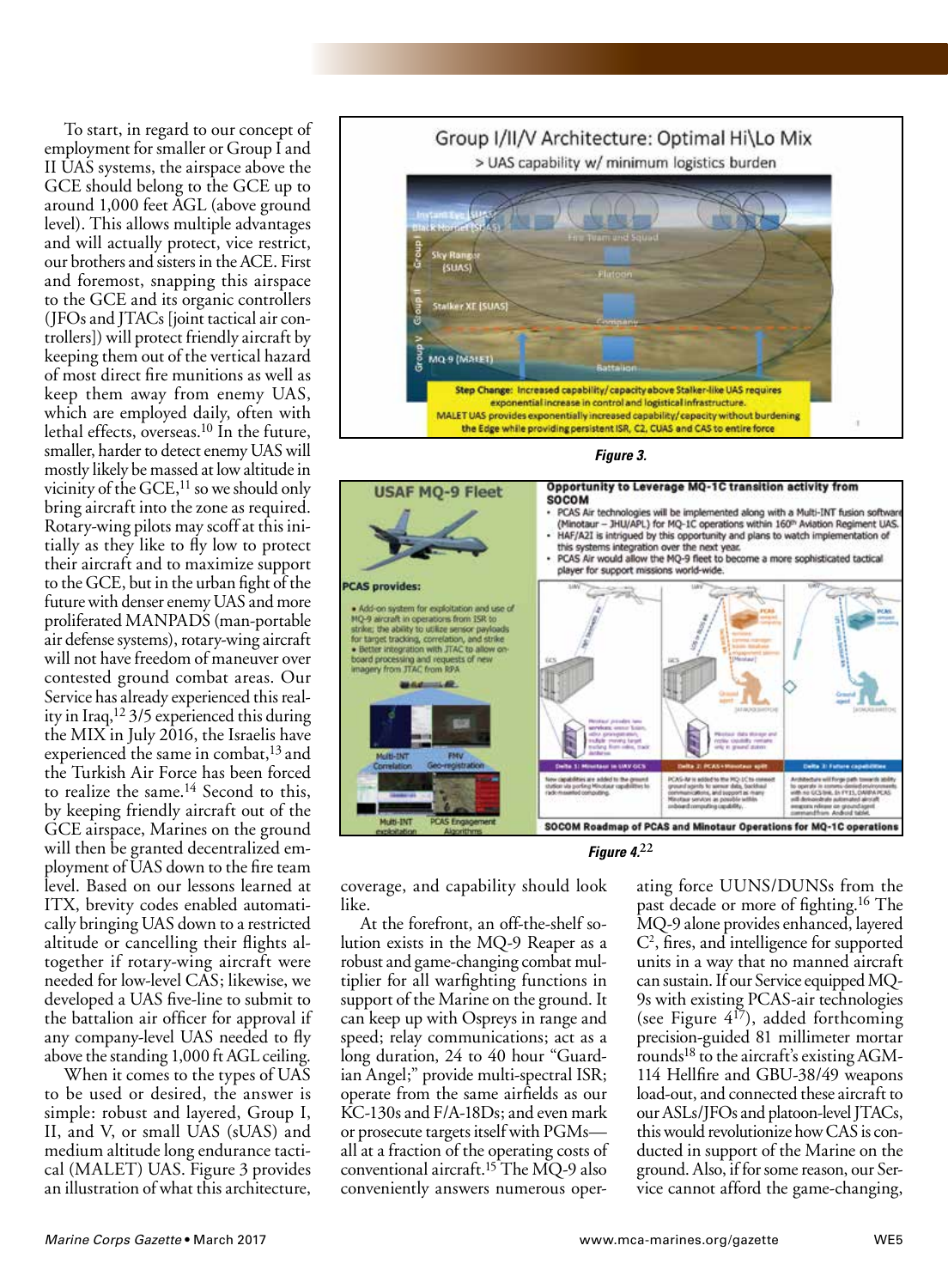

*Figure 5.*

cost-effective, and efficient investment in the MQ-9 when all indications are that the defense budget will significantly increase,19 combined with our Commandant's recent directive to develop a comprehensive plan to modernize the GCE "to produce next generation Marine ground combat forces that are better networked and more resilient, capable, and lethal,"20 why can't our Service at least obtain for our infantrymen the 100-plus Air Force MQ-1 Predators that are being retired in the next year?<sup>21</sup>

We would further increase this layered UAS approach by using a platform such as the Stalker-XE as the company level UAS, with Instant Eyes, Sky Rangers, and even the small Black Hornet able to be used from the platoon to the fire team level.23 Ultimately, the company-level UAS architecture should look something close to what is illustrated in Figure 5. Still, it's important to keep in mind that these smaller UAS are often less capable, specifically in high definition optics and human tracking, when compared to current commercially available sUAS such as the DJI Phantom 2, 3, 4, Mavic Pro, etc.,  $24$  which are used frequently by enemies such as ISIS/ISIL. In the end, a sUAS that can be easily carried and employed by one

operator like the Instant Eye, with a digitally encrypted feed and high definition optic, would greatly enhance small unit situational awareness, which would be multiplied if the feed can be placed on the network for a seamless, shared common operating picture such as what the capabilities in Figure 5 enable.

#### **Unmanned Ground Vehicles**

UGV (unmanned ground vehicle) integration is a sound concept for now and the future, proven in our experiments thus far and is already in use today by the Russians.25 They are fielding UGV with multiple RPG-26 launchers and a PKM, obstacle breaching capabilities,26 and in Syria, a small UGV with RPGs assisted in the reduction of a Syrian rebel strong point.27 The pursuit of UGVs of all sizes and capabilities (broken into classifications in the same manner that UAVs are divided into groups) is the future.

Different types of UGVs are required. At the infantry company level they should be light and modular—"light infantry UGV"—that can be tailored to fit a mission and assigned in support roles similar to current weapons platoon assets. With minimal armor around key

components, our UGV for the infantry should be internally transportable and lightweight. It needs universal adaptors and universal power systems—a quick modification to transform it from a logistics carrier, stretcher bearer, armed with machine guns and/or rockets/missiles, equipped with an APOBs (antipersonnel obstacle breaching system) and/or mine roller, or fitted with chargers and amplified radios. The "Humvee of UGV" is the goal. Additionally, sUGV (small UGV) that are able to employ at the squad level would be a huge combat multiplier. A remote control car with an iPhone's camera and explosive charge would fundamentally change the way we close on a strongpoint: at the individual to squad level we could reduce IEDs (improvised explosive devices)/ booby traps/mines, breach doors, or even frag a room/bunker with positive identification *before* exposing Marines to the threat. We should also explore UGVs that are specifically designed for dynamic, casualty producing tasks such as a MCLIC (mine clearing line change)/breaching UGV to engineers or even UGVs that can fight alongside our heavy and light armor.

### **Conclusion**

Our unit has been extremely fortunate over the past six months to think about and experiment with concepts described in the *MOC* against a variety of free-thinking adversaries. Throughout this process, we've learned a great deal, our Marines have grown stronger, we've identified key capability gaps standing in the way of achieving the *MOC*'s intent, and we've spent many hours discussing potential solutions to eliminate these capability gaps. With the *MOC*'s endstate constantly in mind—"*superior infantry is a Marine Corps asymmetric advantage"—*we look forward to doing everything we can to ensure that our Corps is prepared to fight between now and 2025.

*>Editor's Note: The Staff 3d Bn, 5th Marines, would like to thank the following for contributing to this article: Sgts Andrew J. Smith, Jacob A. Swatek, Daniel B. Murphy, Quinn M. Kelly, Louis A. Esteves, David T. Patch, Christopher D. Johnson, and Henry*